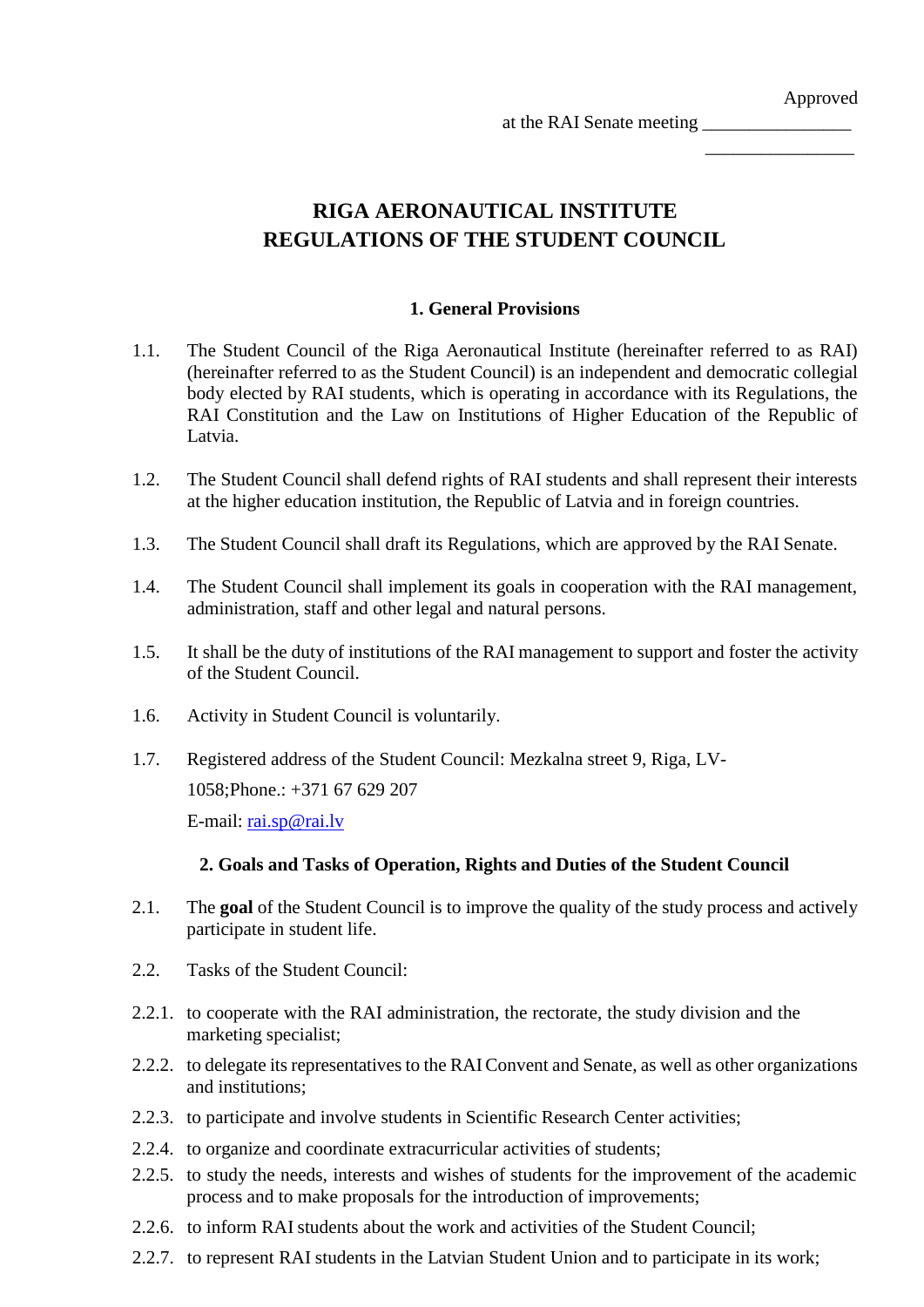- 2.2.8. to cooperate with student councils of other universities and colleges, local government, public bodies and community organizations.
- 2.3. Rights of the Student Council:
- 2.3.1. to request and receive information and explanations from authorized representatives of any RAI structural unit in all the matters affecting interests of students;
- 2.3.2. to submit proposals to the RAI Convent, Senate and other RAI governance bodies;
- 2.3.3. to participate in work planning at RAI;
- 2.3.4. to amend the Regulations of the Student Council;
- 2.3.5. to independently take decisions and to express opinions of the Student Council, as well as to distribute information at RAI;
- 2.3.6. to create work groups for resolution of organizational and other work matters;
- 2.3.7. decisions of the Student Council after their approval at a Senate meeting shall be binding upon all the students.
- 2.4. Duties of the Student Council:
- 2.4.1. to inform the RAI administration, the marketing director and all RAI students on a regular basis on the work of the Student Council, the decisions made by the Student Council and their fulfilment;
- 2.4.2. to arrange and store internal documentation in accordance with the record-keeping requirements.

### **3. Elections of the Student Council and its Chairperson**

- 3.1. The Student Council electoral procedures and the right of students for participation in the elections determine Student Council regulations.
- 3.2. Every RAI student can be elected to Student Council.
- 3.3. The Student Council made of not less than 3 members shall be elected by RAI students from amongthemselves no later than in October of each year by open ballot.
- 3.4. The Student Council election procedure:
- 3.4.1. students elect by open ballot RAI Student Council members;
- 3.4.2. from RAI Student Council members elect by open ballot Student Council the Chairperson and deputy of the Chairperson.
- 3.5. The member of the Student Council shall end its activity in the Student Council, when he or she stops studying at RAI, when he or she wants to withdraw from the Student Council.
- 3.6. The member of the Student Council may be removed by a decision of the Student Council if he or she did not follow this Regulations Rules, RAI Academic Integrity Code or other determined in RAI internal regulatory enactments.
- 3.7. The term of authorizations of members of the Student Council shall be one year. Members of the Student Council may be re-elected.
- 3.8. Duties of the Chairperson of the Student Council: